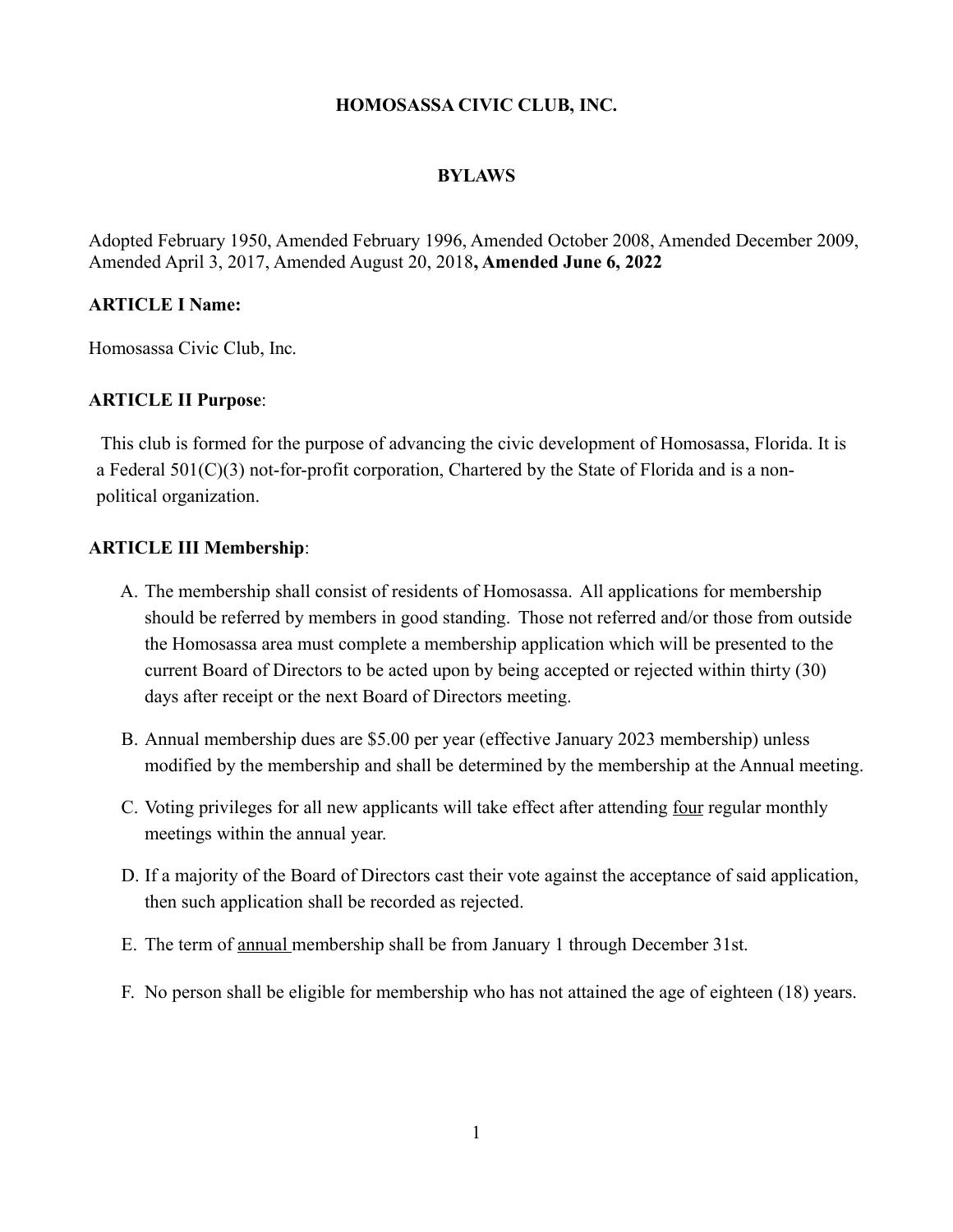## **ARTICLE IV Duties of Directors**:

**All corporate powers must be exercised by or under the authority of, and the affairs of the corporation managed under the direction of, its Board of Directors, subject to any limitation set forth in the articles of incorporation.**

"Board of Directors" means the group of persons vested with the management of the affairs of the corporation irrespective of the name by which such group is designated, including, but not limited to, managers or trustees.

- 1. **The President** shall preside at all meetings of the Board and membership and shall appoint chairmen of all Standing Committees and the Nominating Committee.
	- a) The President is a member of all Committees during the term of office.
	- b) The President shall assign to the Vice-President and Board of Directors temporary duties as deemed necessary.
- 2. **The Vice-President** shall serve as Parliamentarian and as Sergeant-at-Arms, and may delegate those duties to a qualified member.
	- a) When the President is absent, the Vice-President will preside at all meetings and sit as ex officio.

### **3. The Secretary**

- a) Shall record, sign and maintain the official minutes of all meetings of the Board of Directors, Finance Committee and general membership.
- b) Shall receive and maintain all correspondence files of the organization in perpetuity.
- c) Shall maintain all such books and records as a permanent record of the activities of the Club and shall have them at all times available for review by the membership.
- d) Shall issue all notices of meetings and handles such correspondence as the Board of Directors may designate.
- e) Shall be responsible for maintaining a list of members in good standing.
- f) Shall maintain a list of unfinished business, which shall be given to the president and each Board member before each meeting.
- 4. **The Treasurer** shall act as Custodian of Funds for the Club
	- a) Shall receive, have in charge, and be responsible for all monies, notes, bonds, assets, and similar fiduciary responsibilities of the Club, and shall file a report on the current financial status of the Club at its regular meetings;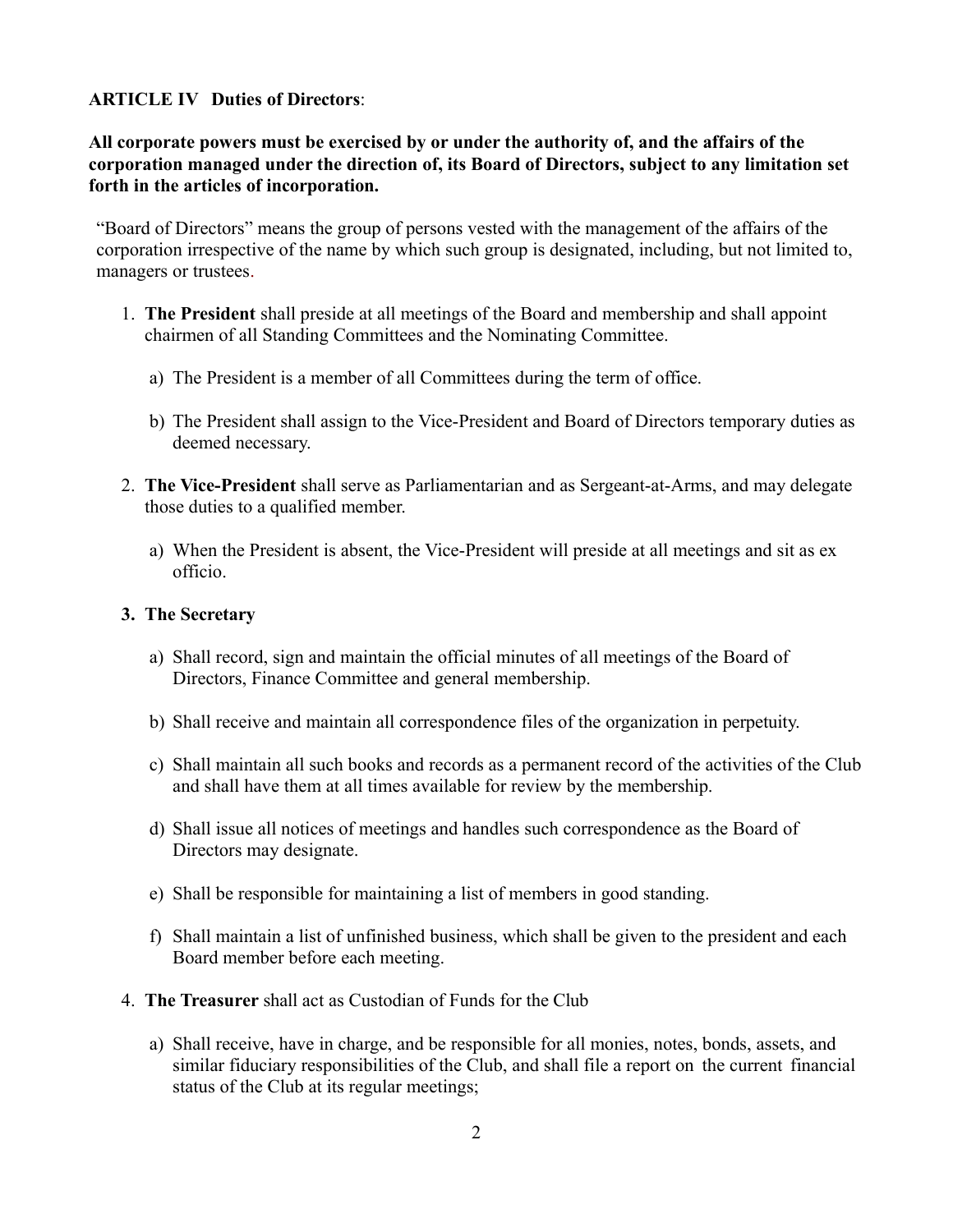- b) Shall record, sign and maintain a complete set of all necessary statements, records, documents, invoices, receipts, policies, deeds, books and any other record showing the fiscal financial condition of the Club at all times;
- c) Shall deposit funds in any FDIC insured financial institution in the name of the Homosassa Civic Club.
- d) Surplus funds or savings accounts may be deposited with financial securities firms who are members of the Securities Protection Insurance Corporation upon the approval of a two-thirds majority of the members present at any regular or special meeting.
- e) Funds shall not be withdrawn from any financial institution except when they have been authorized by a current, approved Budget line-item and do not exceed the fiscal limit of such appropriation, or by presentation of a request to the membership at a regular or special meeting and its subsequent approval, provided Funds are available for transfer from another line item or a new emergency line item is approved to amend the Budget.
- f) All withdrawal of funds that are non-reoccurring shall require one signature on the check or any other mechanism. All withdrawals must be made by check or other written instrument payable to the provider.
- g) Requests for Payments for goods and services must be made by completing and submitting a CHECK REQUEST FORM with supporting invoice or bill or other written, signed instrument and approved by a Director or an authorized Committee chairman within thirty (30) days after purchase.
- h) All instruments, records, and books shall be kept in good order for no less than seven fiscal years, unless the Board of Directors votes for a longer period, or unless any year within those years is in question or is under audit.
- i) The records of the Treasurer shall be at a minimum, audited at the end of each fiscal year by a person, persons or firm recommended by the Finance Committee and approved by the Board of Directors.
	- 1. The Treasurer shall provide all records to a Board-designated auditor upon request at any time.
	- 2. Audit reports shall be receivable no later than three months after the close of the fiscal year, or three months after commencement of a special audit. The fiscal year is January 1 through December 31.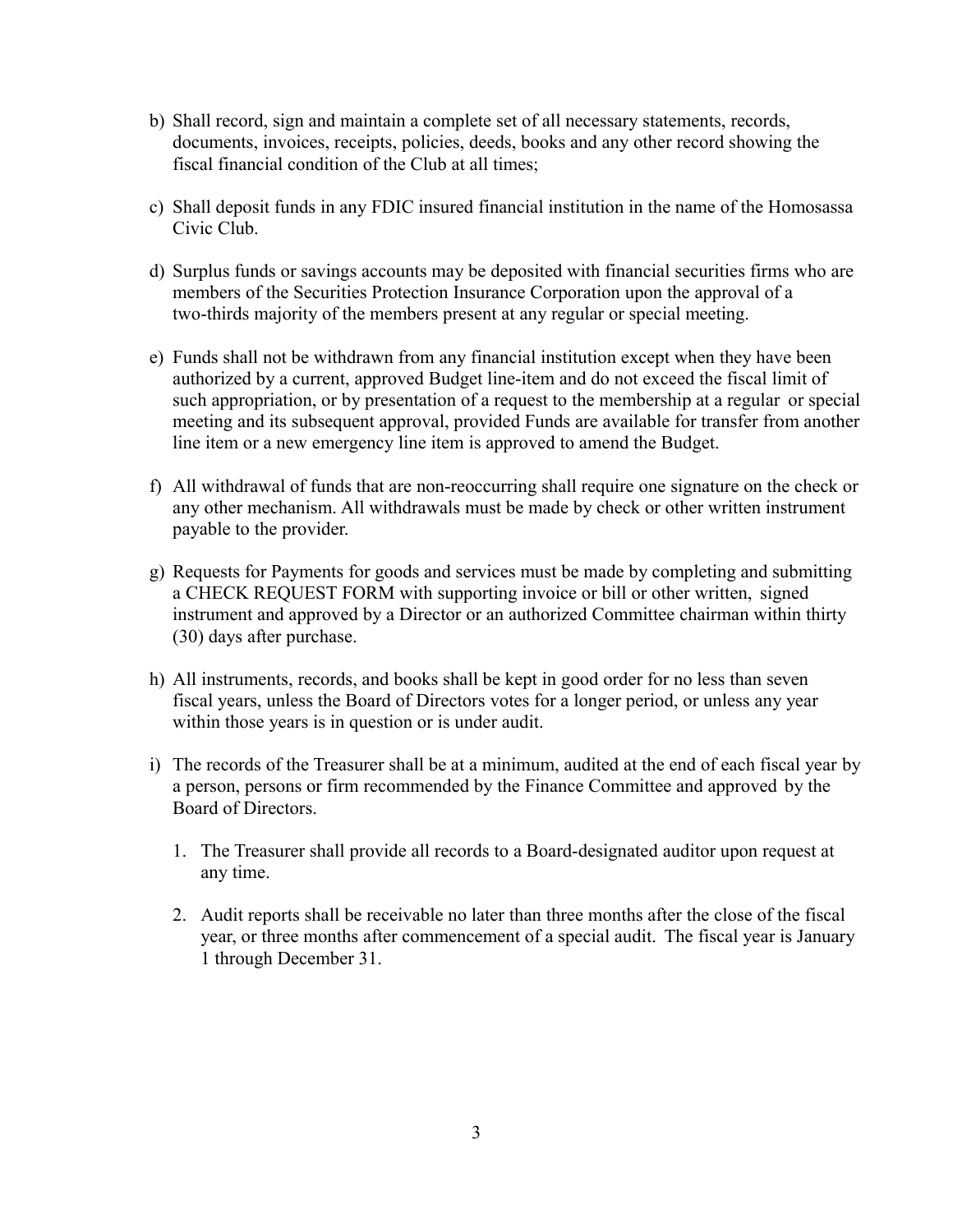# **ARTICLE V Duties of Board**

All corporate powers must be exercised by or under the authority of, and the affairs of the corporation managed under the direction of, its board of directors, subject to any limitation set forth in the articles of incorporation. 2. " Board of directors" means the group of persons vested with the management of the affairs of the corporation irrespective of the name by which such group is designated, including, but not limited to, managers or trustees. *Florida State Statute 617.0801*

- A. The Board of Directors of the Club shall consist of a President, Vice-President, Secretary, Treasurer, and three Directors.
- B. The term of office for all Directors shall be three years, elected on a staggered year plan.
- C. There shall be no barrier to successive terms of election for Directors unless removed for cause as noted in Article VI.
- D. All records, reports and other documents relative to the position of Director or of any officer shall be relinquished to the Board in a timely manner at the end of each Director's term in office or on the Board.
- E. Members of the Board of Directors institute the action items approved by Budget including to the issuance of Requests for Proposals or Bids and award same.
- F. The Board of Directors shall receive all complaints and concerns of the membership and, upon reflection, shall determine if action is necessary, record same and decide by a majority vote if item(s) need to be presented to the membership.
- G. Any action not funded by the fiscal Budget or covered by emergency limitations shall be discussed and resolved by the Board of Directors prior to presentation to the membership.
- H. Board of Directors in general are responsible for overseeing the care and maintenance of real property and assets of the organization.
	- 1. Directors shall be responsible for the temporary or contractual hiring of workers and oversight thereof.
	- 2. Directors may expend non budgeted funds up to a maximum amount of five thousand dollars (\$5000) for emergency repairs or services by simple agreement of a majority of Directors. Receipts must be turned into the treasurer within 30 days of purchase.
	- 3. Board of Directors may function as project managers to plan for any major modification, addition or repair to the organization's property provided that such plans and estimated costs are presented to the membership for approval.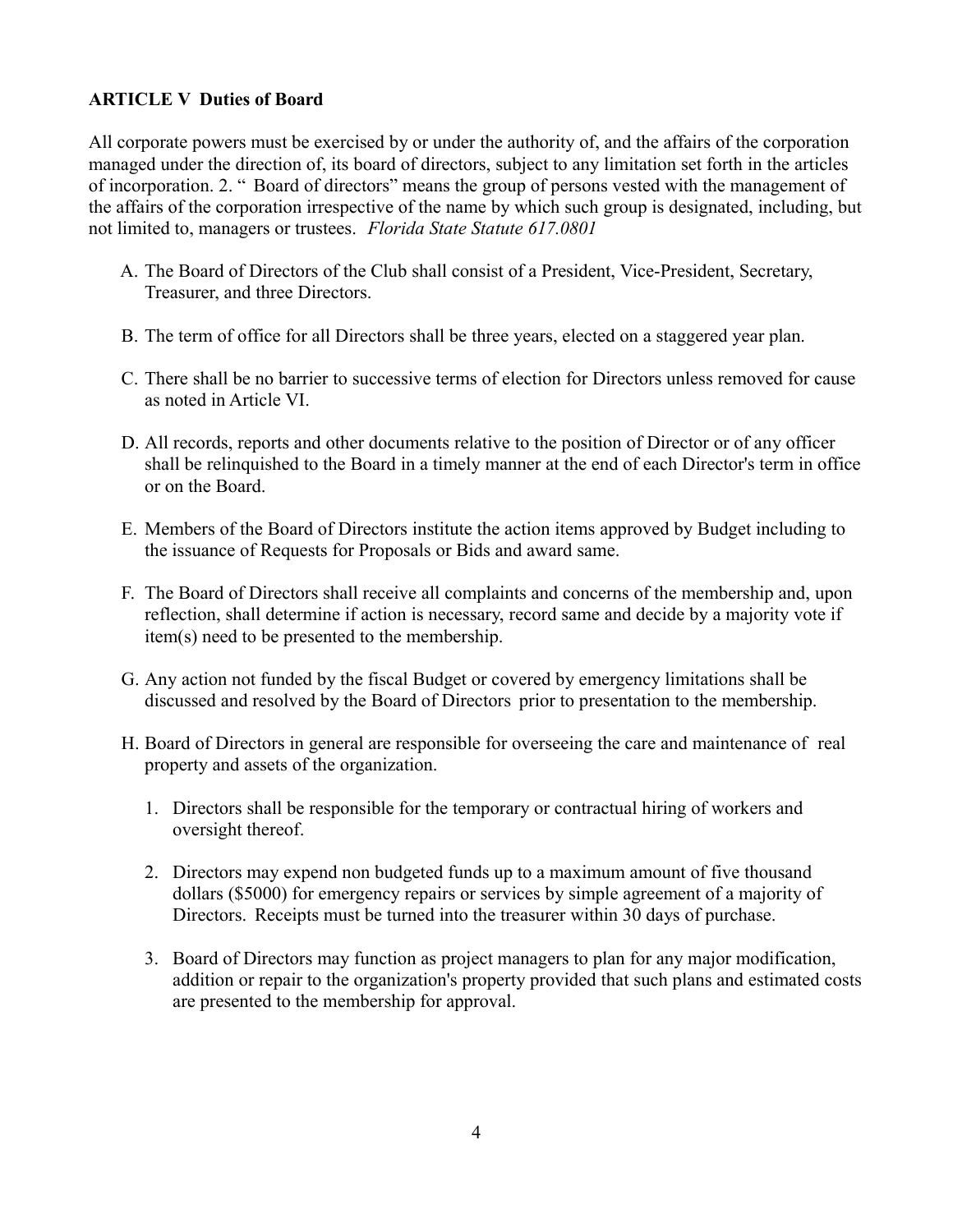# **ARTICLE VI Fiduciary Responsibilities:**

- A. No contract or obligation of the Club shall be legal or binding on the Club unless the same shall be voted upon and passed by a majority of the Board of Directors:
	- 1. and if passed, then presented to the members at a regular or special meeting called for the purpose of considering said contract or obligation.
- B. The Club may raise such funds and gifts as needed from time to time to meet the obligations incurred by the membership, provided that no individual member shall be personally liable for any debt, obligation or contract of the organization unless they have, by written, witnessed instrument agreed to such obligation.
- C. All authorized signers of contracts or obligations shall be bonded for fidelity; all officers and directors shall be insured against liability.
- D. The Finance Committee shall have oversight responsibility for the financial matters of the organization and shall meet no less than quarterly in a fiscal year.
	- 1. The Finance Committee must be appointed by the President no later than the second month in any fiscal year and shall stand until the end of each fiscal year.
- E. The Fiscal year is January 1 through December 31.
- F. The Finance Committee shall have no less than five members, of which no more than three including the President, may be members of the Board of Directors.
- G. The Finance Committee shall review the costs of operation, assist the Directors in preparation of the annual Line Item Budget and propose fees for use of property or assets annually.
- H. Any Standing or temporary committee seeking funding not in the budget must
	- 1. first receive project approval from the Board of Directors then,
	- 2. if approved, forward to the Finance Committee to determine if adequate funds are available to cover the cost.

## **ARTICLE VII Elections**

- A. Election of Directors and officers shall be held at the annual meeting the first Monday in December with approval by a majority of the votes cast.
- B. The President shall name a Nominating Committee for the purpose of composing a slate of Directors and officers to be elected by October Annually. At no time will a spouse of a current director or officer be eligible to become a director or officer at the same time.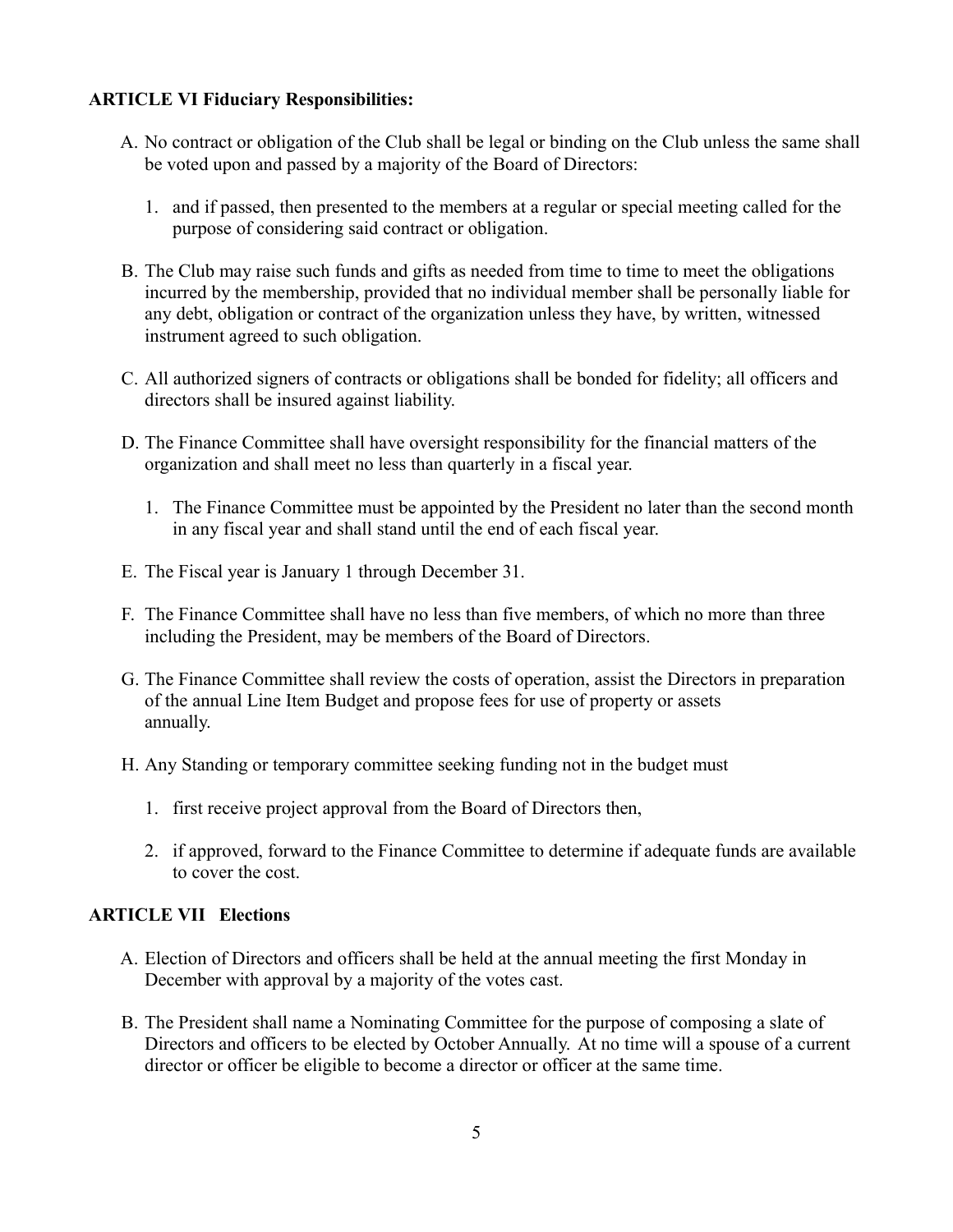- C. This Report will be given by the Nominating Committee in November to the General Membership.
- D. In addition to the slate of officers proposed by the Nominating Committee, nominations shall be accepted from the floor at the annual meeting.
- E. Nominations from the floor shall have written approval from the person nominated, or verbal approval if said person is present at the nominations.
- F. To be eligible to be a Director or an officer, a member must be in good standing and have attended six (6) regular meetings during the year of those elections. Spouses of current directors or officers may not be considered.
- G. No person may be nominated for the position of President, Vice President, Secretary, or Treasurer who has not served on at least one of the following committees during the previous year: Board Member, Finance Committee, Grounds and Maintenance Committee, Buildings Committee, Homosassa Arts, Crafts, & Seafood Festival Commitee, Homosassa Mullet Toss & Spring Festival Committee, Website/Social Media, Old Homosassa Working Waterfront and Heritage Park Committee, Donations Committee, Children's Christmas Outreach Commitee, By-Laws Committee. Old Homosassa Learning Center Committee, Beri Hagerty-Phelphs Memorial Scholarship Committee, or the Senior Outreach Committee
- H. Directors shall serve three-year terms, commencing on staggered years.
- I. The offices of President and Treasurer shall be elected in even-number years for a two- year term;
- J. The office of Vice-President and Secretary shall be elected in odd-numbered years for a twoyear term.
- K. Voting for Board of Directors and officers shall be by written ballot, unless the majority of members present vote otherwise.
- L. Each member in good standing shall be entitled to one vote and must be present to cast a ballot.

## **ARTICLE VIII: Removal of Officers, Directors, or Members**

- A. Any and all directors, including an officer, may be removed for cause by a vote of a majority of the members in good standing,
	- 1. Provided there is an announcement of the intent to remove at least five (5) days prior to voting in a regular or special meeting of the general membership.
- B. Any Board member or Officer of the Club, or member may be removed from office or member roles by a vote of the majority members in good standing present at a meeting of a duly convened Board called for such purpose.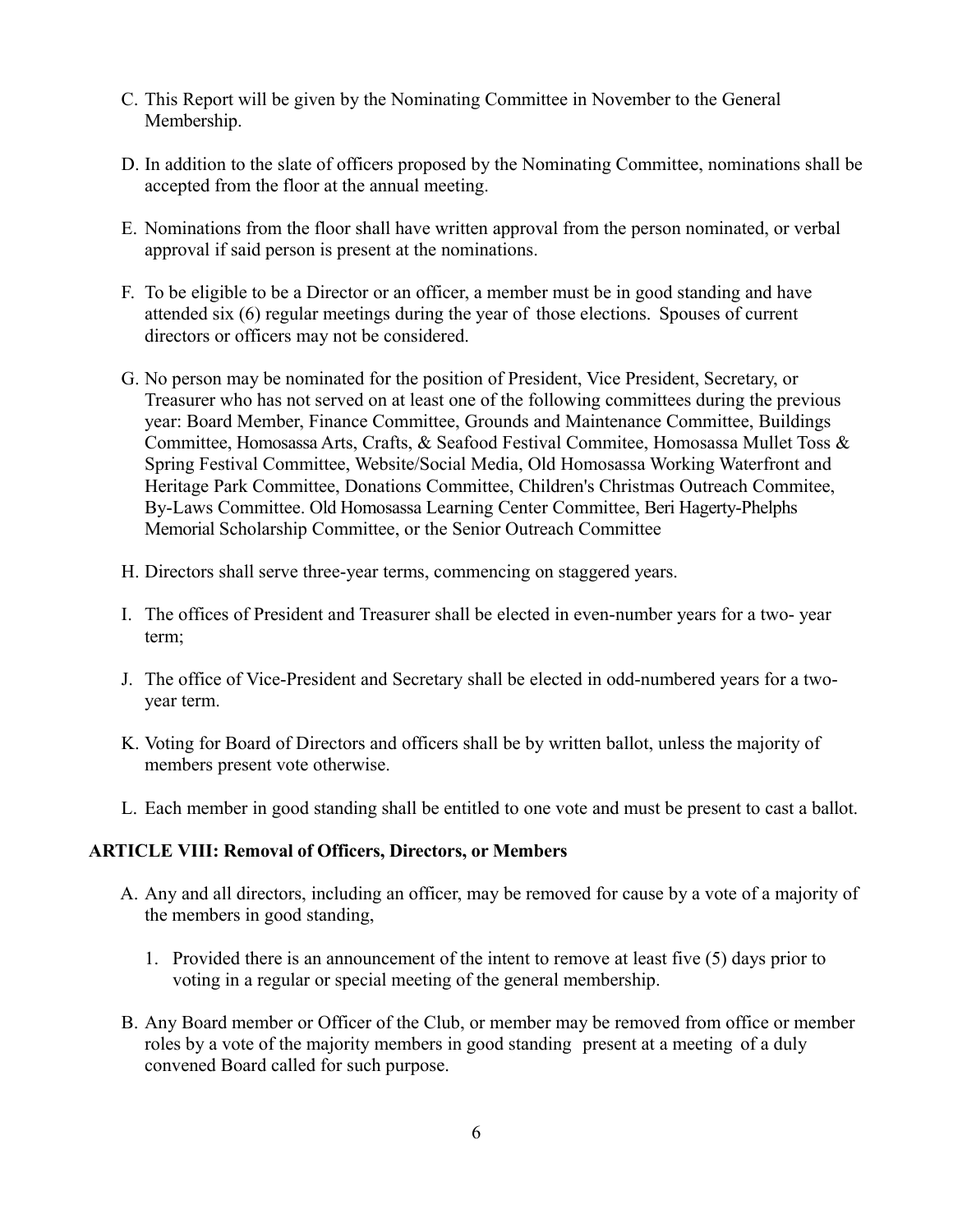- 1. The Board member, member or officer must be notified, in writing,(email or letter) of the removal procedure at least five (5) days before such meeting.
- 2. Cause for removal may include
	- a. malfeasance,failure to meet fiduciary responsibilities,
	- b. neglect of duty,
	- c. corruption,
	- d. improper action,
	- e. breach of good faith,
	- f. inefficiency,
	- g. incapacity or any behavior that may cause embarrassment to the organization or any other such cause as may be deemed sufficient for removal by the membership.

If a director is removed from office, resigns or leaves office for other reasons, the open position will be filled by action of the board by holding a special election at the next regular or special meeting of the general membership.

## **ARTICLE IX Meetings:**

- A. There will be at least nine (9) meetings annually of the Club, the time and days shall be determined by the Board of Directors, with the consent of a majority of the membership.
- B. Special or Board meetings may be called by the President or any three Directors.
- C. Notice of any special meeting of the Board may be given to all members of the Board by telephone, electronic mail, in person, or by written notice with one day notice.
- D. Special or board meetings may be open or closed meetings determined by the chairperson.
- E. The chairperson will determine if meeting will be electronically recorded and if yes, all meeting participants must be notified prior to the meeting being called to order and the recorder must be in plain sight of all meeting participants.
- F. The Annual meeting shall be the first meeting held in December with the new Board taking office at the next immediate general meeting in January.
- G. Seven (7) members shall constitute a quorum necessary to transact a regular or special meeting provided at least four members are not Directors.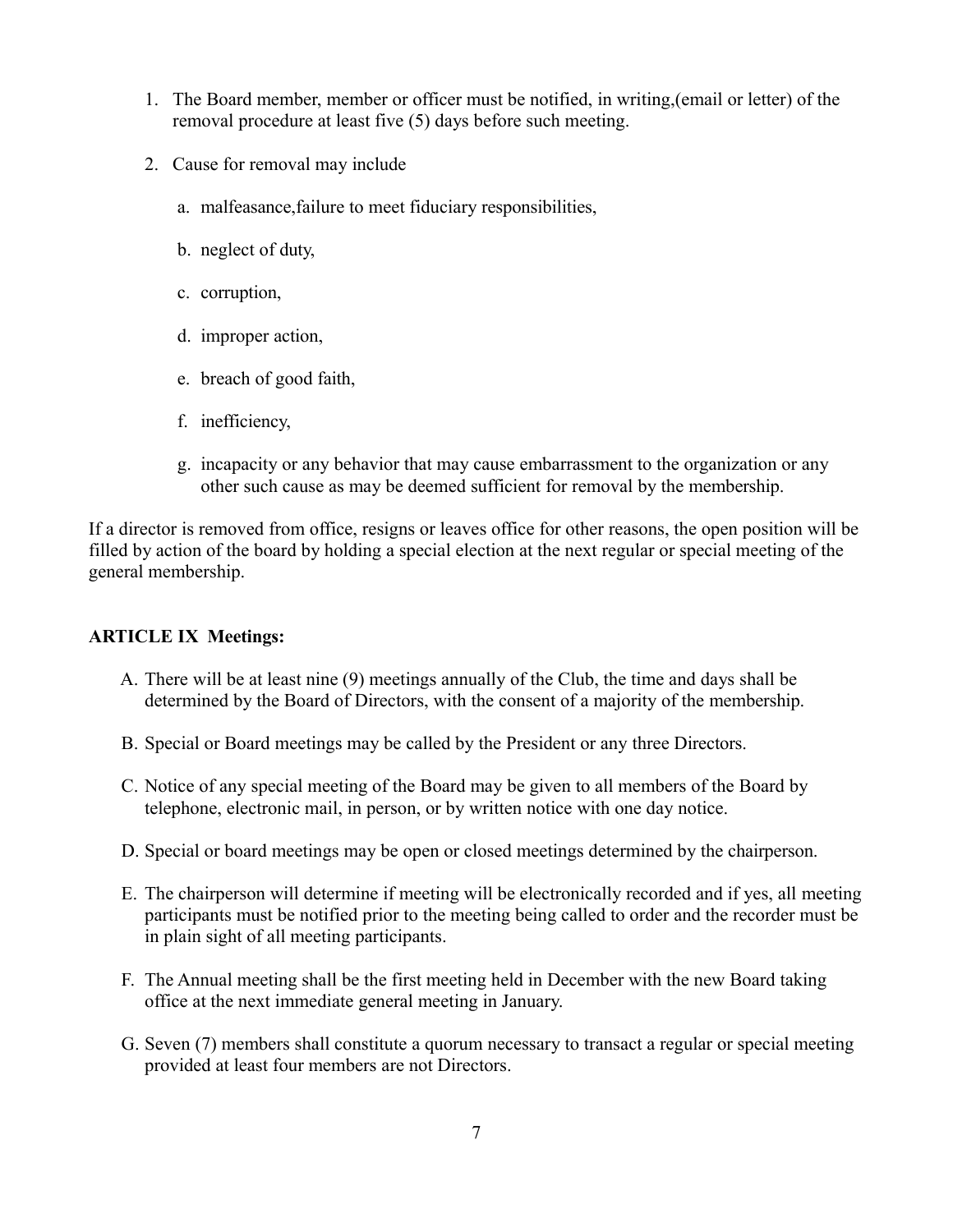H. Meetings of the Board of Directors shall be held at least quarterly and a simple majority shall constitute a quorum.

## **ARTICLE X Authority:**

- A. The matters of the organization shall be governed by its
	- 1. Charter, Bylaws and Robert's Rules of Order, latest edition.

## **ARTICLE XI Committees:**

- A. The President shall appoint a chair or chairmen for the following standing committees no later than the second month of the fiscal year:
	- 1. Homosassa Arts, Crafts, and Seafood Festival
	- 2. Old Homosassa Heritage Park and Working Waterfront
	- 3. Website/Social Media
	- 4. Finance
	- 5. Beri Hagerty-Phelps Memorial Scholarship
	- 6. Building and Grounds
	- 7. Old Homosassa Learning Center
	- 8. Children's Christmas Outreach
	- 9. Homosassa Mullet Toss & Spring Festival
	- 10. Donations
	- 11. Senior Outreach

The Board of Directors may create temporary committees to handle other concerns and appoint Chairs and duties as they see fit to meet the obligations of the organization.

## **ARTICLE XII Amendments**

Amendments: Amendments to the Club's By-Laws or Charter shall be announced distributed to the Board of Directors for review and edit then distributed to the membership for their review and